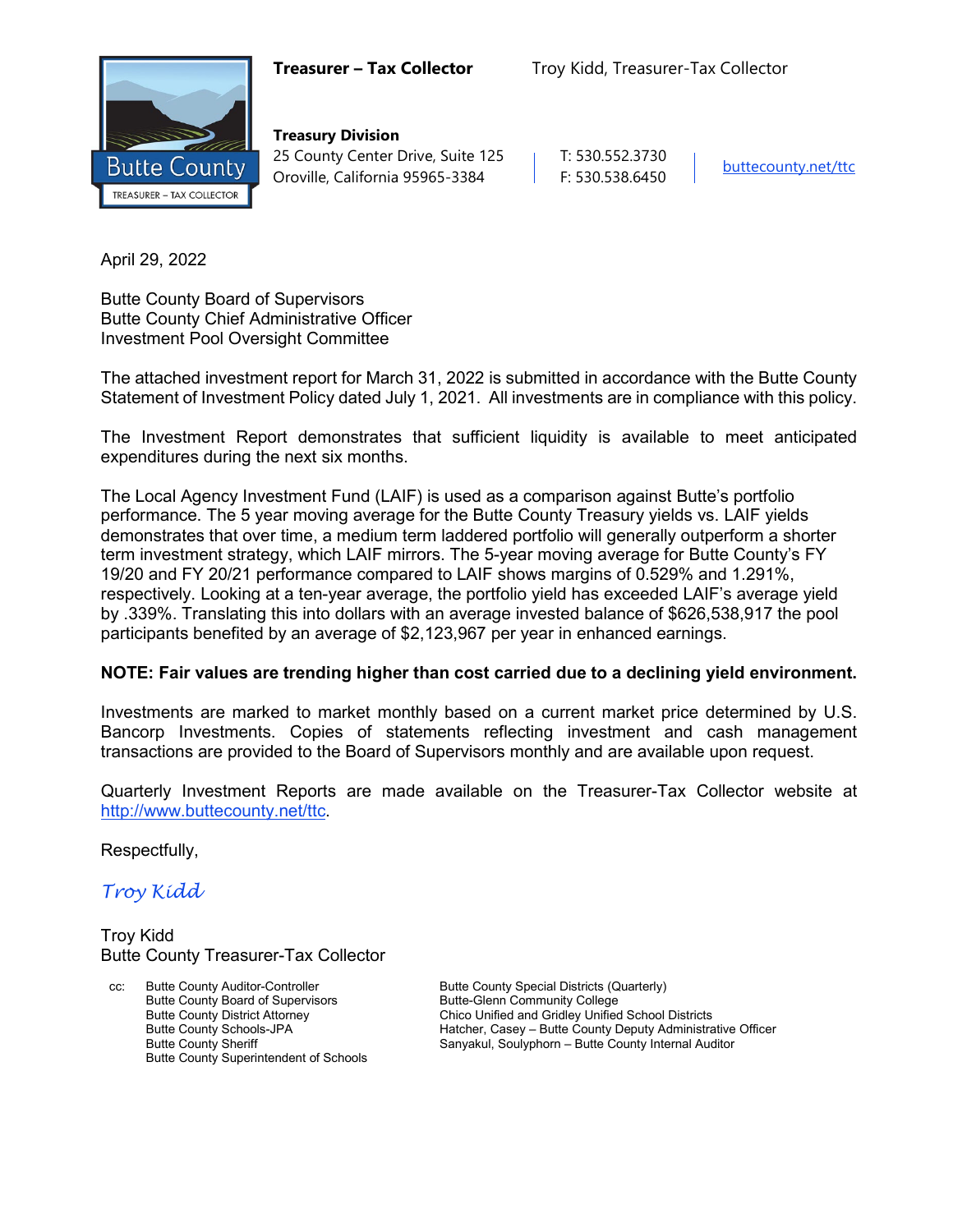

#### **BUTTE COUNTY Treasurer's Investment Report** March 31, 2022

### **Investment Policy Compliance**

The attached investment report is submitted in accordance with the Butte County Statement of Investment Policy dated July 1, 2021. All investments are in compliance with this policy.

Investments are marked to market monthly based on a current market price determined by U.S. Bancorp Investments. Sufficient liquidity is available to meet anticipated expenditures during the next six months.

| <b>Fund Name</b>           | <b>Face Amount/Shares</b> | <b>Market Value</b> | <b>Book Value</b> | % of Portfolio | YTM @ Cost | Days To Maturity |
|----------------------------|---------------------------|---------------------|-------------------|----------------|------------|------------------|
| <b>CAMP Short Term</b>     | 10,064.07                 | 10,064.07           | 10,064.07         | 0.00           | 0.25       |                  |
| CD Negotiable              | 5,247,000.00              | 5,295,679.78        | 5,246,630.40      | 0.43           | 2.53       | 371              |
| Corporate - Supranationals | 80,000,000.00             | 76,864,430.00       | 79,922,199.60     | 6.49           | 1.20       | 1,075            |
| <b>Corporate Notes</b>     | 96,097,000.00             | 93,460,411.82       | 96,650,836.33     | 7.85           | 1.54       | 947              |
| LAIF                       | 141,693,835.81            | 141,693,835.81      | 141,693,835.81    | 11.51          | 0.37       | 1 I              |
| LAIF / School Bonds        | 120,125,841.94            | 120,125,841.94      | 120,125,841.94    | 9.76           | 0.37       |                  |
| <b>Municipal Bonds</b>     | 163,925,000.00            | 161,227,554.80      | 166,721,537.66    | 13.54          | 1.13       | 779              |
| <b>Operating Accounts</b>  | 55,588,035.47             | 55,588,035.47       | 55,588,035.47     | 4.51           | 0.00       | 11               |
| US Agency                  | 346,545,000.00            | 334,742,360.11      | 346,846,872.88    | 28.17          | 1.05       | 937              |
| US Treasury                | 220,000,000.00            | 216,539,055.00      | 218,610,627.25    | 17.75          | 1.58       | 613              |
| <b>Total / Average</b>     | 1,229,231,777.29          | 1,205,547,268.80    | 1,231,416,481.41  | 100.00         | 1.02       | 624              |

*Troy Kidd*

Troy Kidd, Treasurer - Tax Collector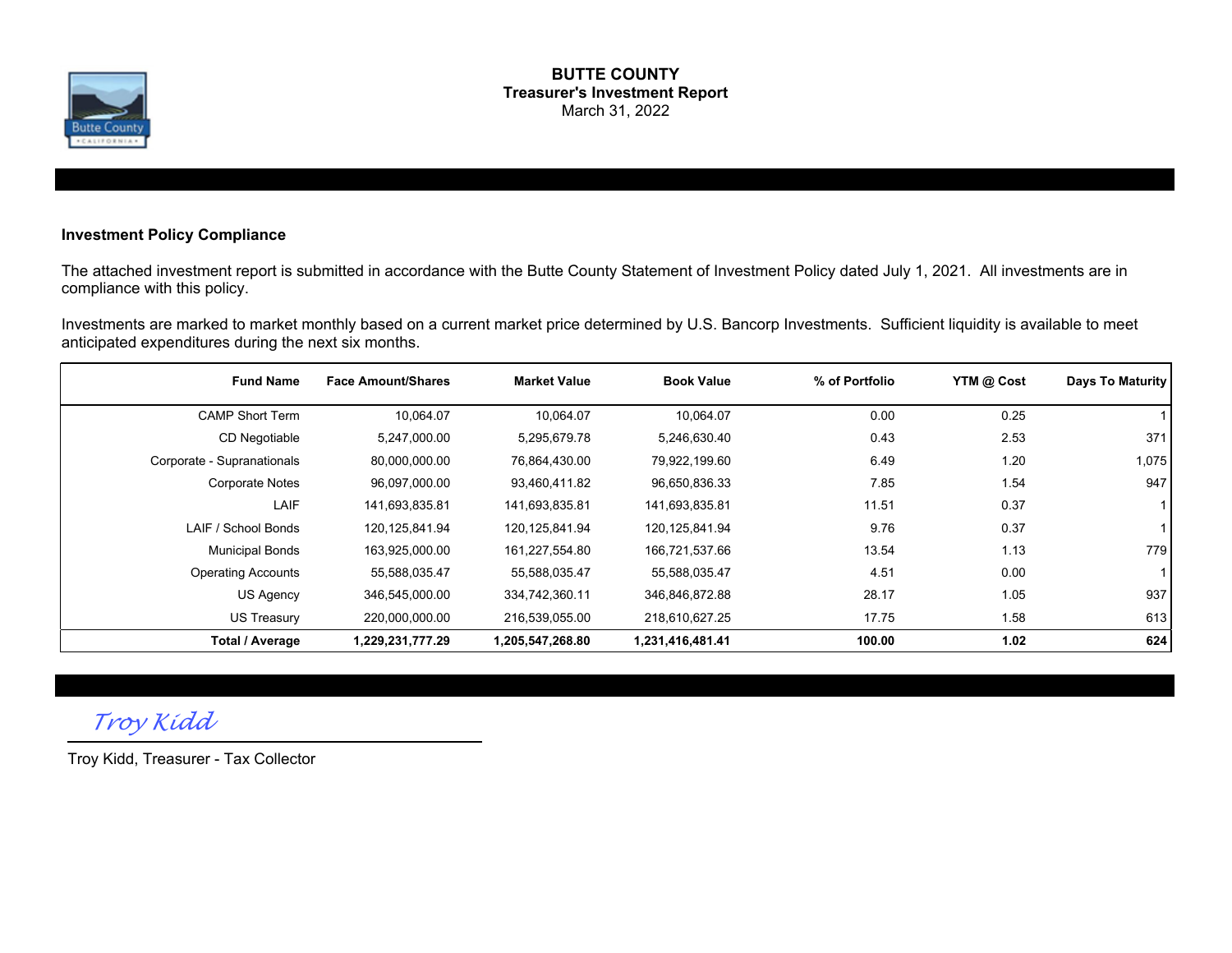

### **School Bond Proceeds School Bond Proceeds School Bond Proceeds Portfolio Holdings by Portfolio Name Butte County**

| <b>Description</b>                                  | Face Amount / | <b>Settlement Date</b> | <b>Cost Value</b> | <b>Market Price</b> | <b>Market Value</b>     | % Portfolio     | <b>Credit Rating</b> | <b>Days To Call/Maturity</b> |
|-----------------------------------------------------|---------------|------------------------|-------------------|---------------------|-------------------------|-----------------|----------------------|------------------------------|
| <b>CUSIP</b>                                        | <b>Shares</b> | YTM @ Cost             | <b>Book Value</b> | YTM @ Market        | <b>Accrued Interest</b> | Unre. Gain/Loss | <b>Credit Rating</b> | <b>Duration To Maturity</b>  |
| USD Butte - Glenn 2016A GO Bond                     |               |                        |                   |                     |                         |                 |                      |                              |
| LAIF 4001 Butte CC LGIP                             |               | 4/6/2017               | 6,604.44          | 100.00              | 6,604.44                | 0.01%           | <b>NR</b>            | $\mathbf{1}$                 |
| <b>LAIF4001</b>                                     | 6,604.44      | 0.37                   | 6,604.44          | 0.37                |                         | 0.00            | <b>NR</b>            | 0                            |
|                                                     |               |                        | 6,604.44          |                     | 6,604.44                | 0.01%           |                      | 1                            |
| Sub Total USD Butte - Glenn 2016A GO<br><b>Bond</b> | 6,604.44      | 0.37                   | 6,604.44          | 0.37                |                         | 0.00            |                      | 0                            |
| USD Butte-Glenn 2016B Go Bond                       |               |                        |                   |                     |                         |                 |                      |                              |
| LAIF 4001 Butte CC LGIP                             |               | 8/12/2019              | 36,446,451.11     | 100.00              | 36,446,451.11           | 30.34%          | <b>NR</b>            | $\mathbf{1}$                 |
| <b>LAIF4001</b>                                     | 36,446,451.11 | 0.37                   | 36,446,451.11     | 0.37                |                         | 0.00            | <b>NR</b>            | 0                            |
|                                                     |               |                        | 36,446,451.11     |                     | 36,446,451.11           | 30.34%          |                      | 1                            |
| Sub Total USD Butte-Glenn 2016B Go<br><b>Bond</b>   | 36,446,451.11 | 0.37                   | 36,446,451.11     | 0.37                |                         | 0.00            |                      | 0                            |
| USD Chico 2012A GO Bond                             |               |                        |                   |                     |                         |                 |                      |                              |
| LAIF 4006 Chico USD LGIP                            |               | 5/30/2013              | 37,087.95         | 100.00              | 37,087.95               | 0.03%           | <b>NR</b>            | $\mathbf{1}$                 |
| <b>LAIF4006</b>                                     | 37,087.95     | 0.37                   | 37,087.95         | 0.37                |                         | 0.00            | <b>NR</b>            | 0                            |
|                                                     |               |                        | 37,087.95         |                     | 37,087.95               | 0.03%           |                      | 1                            |
| Sub Total USD Chico 2012A GO Bond                   | 37,087.95     | 0.37                   | 37,087.95         | 0.37                |                         | 0.00            |                      | 0                            |
| USD Chico 2016 C Bond                               |               |                        |                   |                     |                         |                 |                      |                              |
| LAIF 4006 Chico USD LGIP                            |               | 8/17/2021              | 51,850,845.69     | 100.00              | 51,850,845.69           | 43.16%          | <b>NR</b>            | $\mathbf{1}$                 |
| <b>LAIF4006</b>                                     | 51,850,845.69 | 0.37                   | 51,850,845.69     | 0.37                |                         | 0.00            | <b>NR</b>            | $\pmb{0}$                    |
|                                                     |               |                        | 51,850,845.69     |                     | 51,850,845.69           | 43.16%          |                      | 1                            |
| Sub Total USD Chico 2016 C Bond                     | 51,850,845.69 | 0.37                   | 51,850,845.69     | 0.37                |                         | 0.00            |                      | 0                            |
| USD Chico 2016B Go Bond                             |               |                        |                   |                     |                         |                 |                      |                              |
| LAIF 4006 Chico USD LGIP                            |               | 7/25/2019              | 1,928,455.23      | 100.00              | 1,928,455.23            | 1.61%           | <b>NR</b>            | $\mathbf{1}$                 |
| <b>LAIF4006</b>                                     | 1,928,455.23  | 0.37                   | 1,928,455.23      | 0.37                |                         | 0.00            | <b>NR</b>            | 0                            |
|                                                     |               |                        | 1,928,455.23      |                     | 1,928,455.23            | 1.61%           |                      | 1                            |
| Sub Total USD Chico 2016B Go Bond                   | 1,928,455.23  | 0.37                   | 1,928,455.23      | 0.37                |                         | 0.00            |                      | 0                            |
| USD Durham 2019 A Bond                              |               |                        |                   |                     |                         |                 |                      |                              |
| LAIF 4007 Butte Office of Education LGIP            |               | 6/13/2019              | $-99.42$          | 100.00              | $-99.42$                | 0%              | <b>NR</b>            | $\mathbf 1$                  |
| <b>LAIF4007</b>                                     | $-99.42$      | 0.37                   | $-99.42$          | 0.37                |                         | 0.00            | <b>NR</b>            | $\pmb{0}$                    |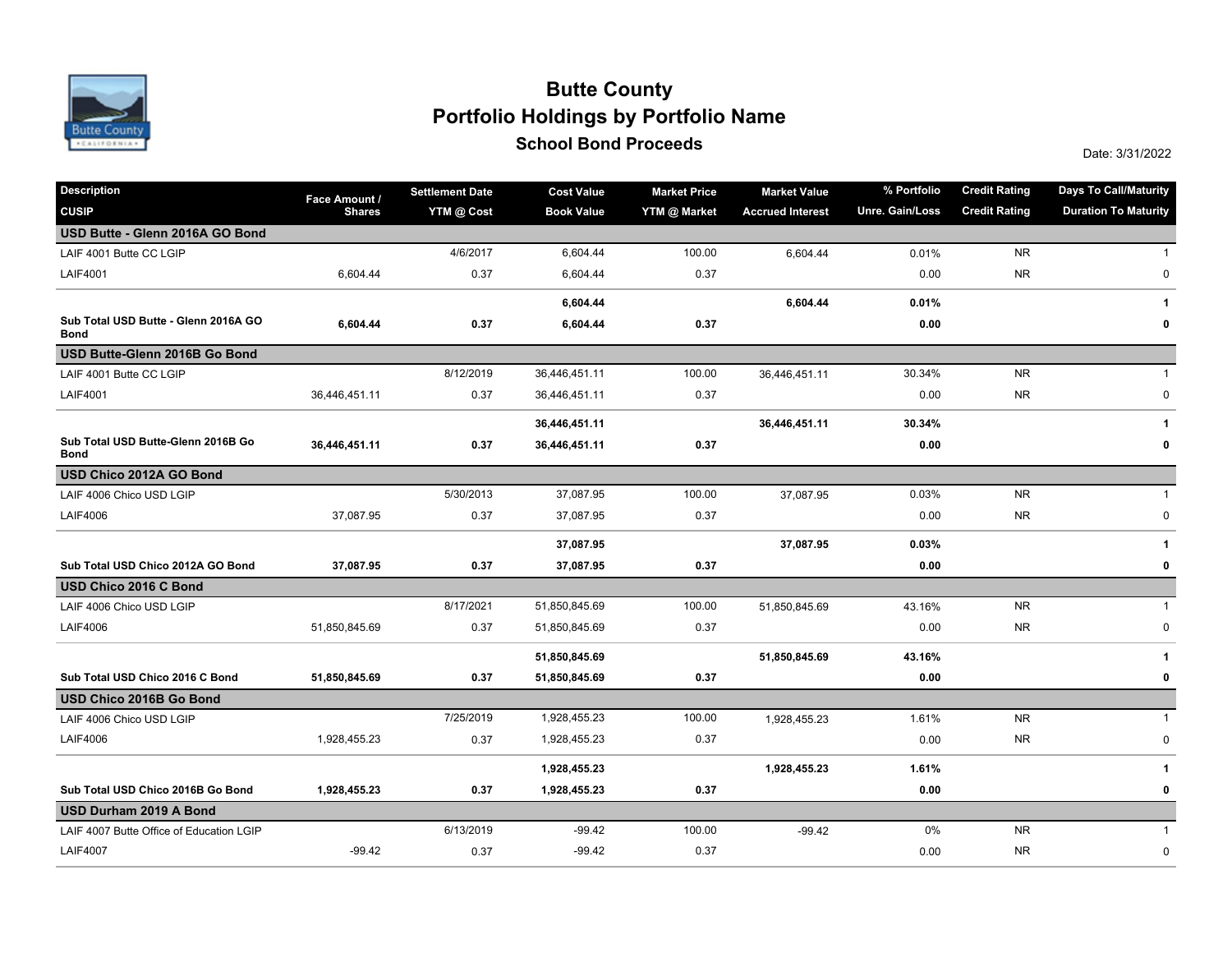

### **School Bond Proceeds School Bond Proceeds School Bond Proceeds Portfolio Holdings by Portfolio Name Butte County**

| <b>Description</b>                                  | Face Amount /  | <b>Settlement Date</b> | <b>Cost Value</b> | <b>Market Price</b> | <b>Market Value</b>     | % Portfolio     | <b>Credit Rating</b> | <b>Days To Call/Maturity</b> |
|-----------------------------------------------------|----------------|------------------------|-------------------|---------------------|-------------------------|-----------------|----------------------|------------------------------|
| <b>CUSIP</b>                                        | <b>Shares</b>  | YTM @ Cost             | <b>Book Value</b> | YTM @ Market        | <b>Accrued Interest</b> | Unre. Gain/Loss | <b>Credit Rating</b> | <b>Duration To Maturity</b>  |
|                                                     |                |                        | $-99.42$          |                     | $-99.42$                | 0%              |                      |                              |
| Sub Total USD Durham 2019 A Bond                    | $-99.42$       | 0.37                   | $-99.42$          | 0.37                |                         | 0.00            |                      | $\pmb{0}$                    |
| USD Durham 2021 Series B Bond                       |                |                        |                   |                     |                         |                 |                      |                              |
| LAIF 4007 Butte Office of Education LGIP            |                | 1/20/2021              | 8,373,617.66      | 100.00              | 8,373,617.66            | 6.97%           | <b>NR</b>            | $\overline{1}$               |
| <b>LAIF4007</b>                                     | 8,373,617.66   | 0.37                   | 8,373,617.66      | 0.37                |                         | 0.00            | <b>NR</b>            | $\mathbf 0$                  |
|                                                     |                |                        | 8,373,617.66      |                     | 8,373,617.66            | 6.97%           |                      | 1                            |
| Sub Total USD Durham 2021 Series B<br><b>Bond</b>   | 8,373,617.66   | 0.37                   | 8,373,617.66      | 0.37                |                         | 0.00            |                      | 0                            |
| USD Durham 2022 C Bond                              |                |                        |                   |                     |                         |                 |                      |                              |
| LAIF 4007 Butte Office of Education LGIP            |                | 3/30/2022              | 3,560,000.00      | 100.00              | 3,560,000.00            | 2.96%           | <b>NR</b>            | $\mathbf{1}$                 |
| <b>LAIF4007</b>                                     | 3,560,000.00   | 0.37                   | 3,560,000.00      | 0.37                |                         | 0.00            | <b>NR</b>            | $\pmb{0}$                    |
|                                                     |                |                        | 3,560,000.00      |                     | 3,560,000.00            | 2.96%           |                      | $\mathbf{1}$                 |
| Sub Total USD Durham 2022 C Bond                    | 3,560,000.00   | 0.37                   | 3,560,000.00      | 0.37                |                         | 0.00            |                      | 0                            |
| USD Paradise 2021 Series A Bond                     |                |                        |                   |                     |                         |                 |                      |                              |
| LAIF 4003 Paradise USD LGIP                         |                | 2/3/2021               | 8,082,879.28      | 100.00              | 8,082,879.28            | 6.73%           | <b>NR</b>            | $\mathbf{1}$                 |
| LAIF4003                                            | 8,082,879.28   | 0.37                   | 8,082,879.28      | 0.37                |                         | 0.00            | <b>NR</b>            | $\mathbf 0$                  |
|                                                     |                |                        | 8,082,879.28      |                     | 8,082,879.28            | 6.73%           |                      | 1                            |
| Sub Total USD Paradise 2021 Series A<br><b>Bond</b> | 8,082,879.28   | 0.37                   | 8,082,879.28      | 0.37                |                         | 0.00            |                      | 0                            |
| USD Paradise 2021 Series B Bond                     |                |                        |                   |                     |                         |                 |                      |                              |
| LAIF 4003 Paradise USD LGIP                         |                | 3/31/2022              | 9,840,000.00      | 100.00              | 9,840,000.00            | 8.19%           | <b>NR</b>            | $\mathbf{1}$                 |
| LAIF4003                                            | 9,840,000.00   | 0.37                   | 9,840,000.00      | 0.37                |                         | 0.00            | <b>NR</b>            | $\mathbf 0$                  |
|                                                     |                |                        | 9,840,000.00      |                     | 9,840,000.00            | 8.19%           |                      | $\mathbf{1}$                 |
| Sub Total USD Paradise 2021 Series B<br><b>Bond</b> | 9,840,000.00   | 0.37                   | 9,840,000.00      | 0.37                |                         | 0.00            |                      | 0                            |
|                                                     |                |                        | 120,125,841.94    |                     | 120,125,841.94          | 100.00%         |                      | $\mathbf{1}$                 |
| <b>TOTAL PORTFOLIO</b>                              | 120,125,841.94 | 0.37                   | 120,125,841.94    | 0.37                |                         | 0.00            |                      | 0                            |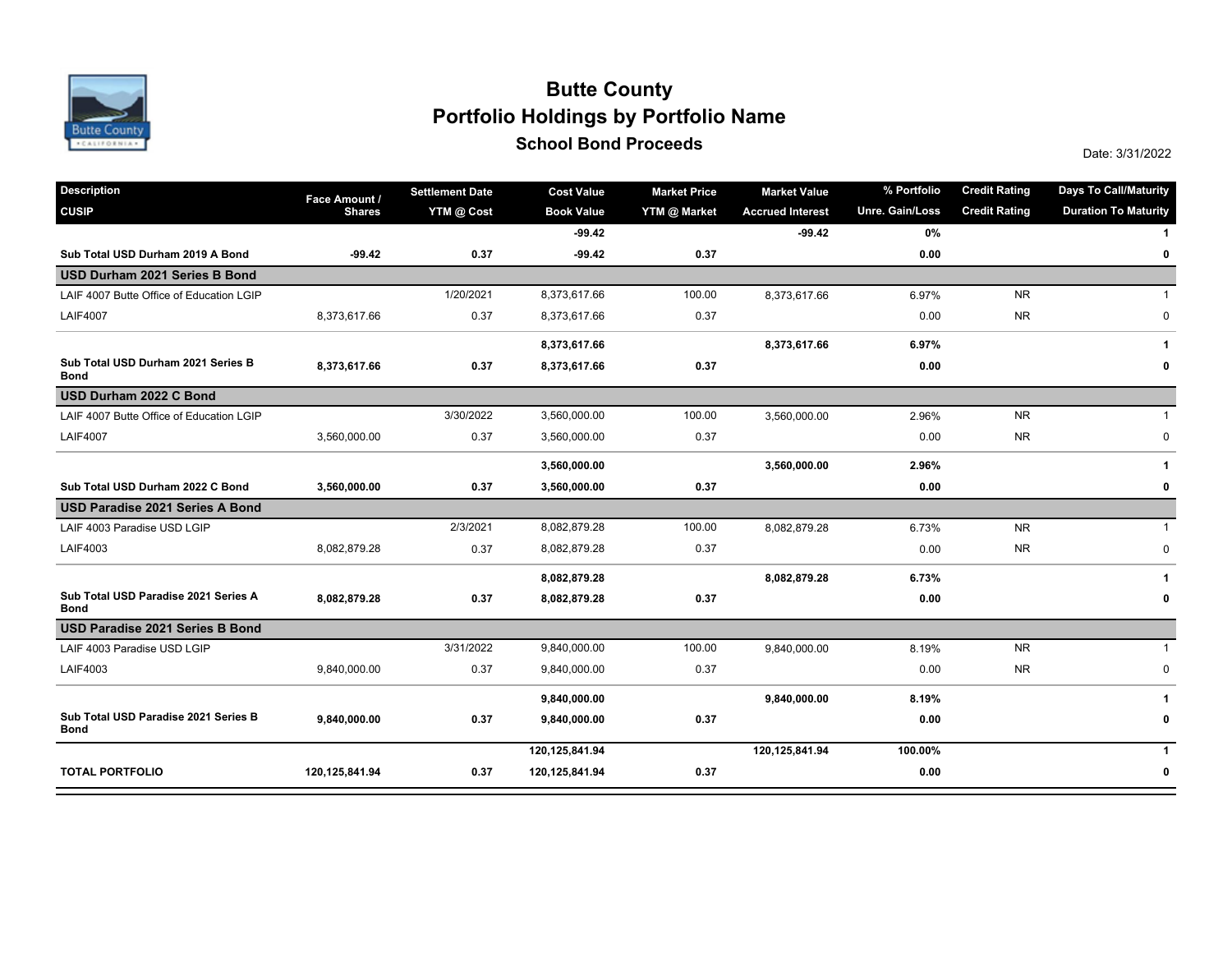

# Actively Managed Portfolio **Actively Managed Portfolio Actively Managed Portfolio Distribution by Main Fund - Market Value Butte County**

| <b>Main Fund Allocation</b>        |                                                                                                                                                                             |                             |                                    |                                                                                                                                                                             |  |  |  |  |  |  |
|------------------------------------|-----------------------------------------------------------------------------------------------------------------------------------------------------------------------------|-----------------------------|------------------------------------|-----------------------------------------------------------------------------------------------------------------------------------------------------------------------------|--|--|--|--|--|--|
| <b>Main Fund</b>                   | <b>Market Value</b><br>3/31/2021                                                                                                                                            | % of Portfolio<br>3/31/2021 | <b>Market Value</b><br>3/31/2022   | % of Portfolio<br>3/31/2022                                                                                                                                                 |  |  |  |  |  |  |
| <b>CAMP Short Term</b>             | 10,058.52                                                                                                                                                                   | 0.00                        | 10,064.07                          | 0.00                                                                                                                                                                        |  |  |  |  |  |  |
| CD Negotiable                      | 8,256,716.75                                                                                                                                                                | 0.91                        | 5,295,679.78                       | 0.51                                                                                                                                                                        |  |  |  |  |  |  |
| Corporate - Supranationals         | 70,900,232.65                                                                                                                                                               | 7.78                        | 76,864,430.00                      | 7.46                                                                                                                                                                        |  |  |  |  |  |  |
| <b>Corporate Notes</b>             | 84,474,702.79                                                                                                                                                               | 9.27                        | 93,460,411.82                      | 9.08                                                                                                                                                                        |  |  |  |  |  |  |
| LAIF                               | 284,345,206.40                                                                                                                                                              | 31.21                       | 141,693,835.81                     | 13.76                                                                                                                                                                       |  |  |  |  |  |  |
| <b>Municipal Bonds</b>             | 163,493,884.65                                                                                                                                                              | 17.95                       | 161,227,554.80                     | 15.66                                                                                                                                                                       |  |  |  |  |  |  |
| US Agency                          | 242,908,221.80                                                                                                                                                              | 26.67                       | 334,742,360.11                     | 32.50                                                                                                                                                                       |  |  |  |  |  |  |
| <b>US Treasury</b>                 | 56,566,625.00                                                                                                                                                               | 6.21                        | 216,539,055.00                     | 21.03                                                                                                                                                                       |  |  |  |  |  |  |
| <b>Total / Average</b>             | 910,955,648.56                                                                                                                                                              | 100.00                      | 1,029,833,391.39                   | 100.00                                                                                                                                                                      |  |  |  |  |  |  |
| Portfolio Holdings as of 3/31/2021 |                                                                                                                                                                             |                             | Portfolio Holdings as of 3/31/2022 |                                                                                                                                                                             |  |  |  |  |  |  |
|                                    | 0 0%-CAMP Short Term<br>0.91%-CD Negotiable<br>7.78%-Corporate - Su<br>9.27%-Corporate Note<br>31.21%-LAIF<br>17.95%-Municipal Bon<br>26.67%-US Agency<br>6.21%-US Treasury |                             |                                    | 0 0%-CAMP Short Term<br>0.51%-CD Negotiable<br>7.46%-Corporate - Su<br>9.08%-Corporate Note<br>13.76%-LAIF<br>15.66%-Municipal Bon<br>32.5%-US Agency<br>21.03%-US Treasury |  |  |  |  |  |  |

Market Value Source: US Bank Safekeeping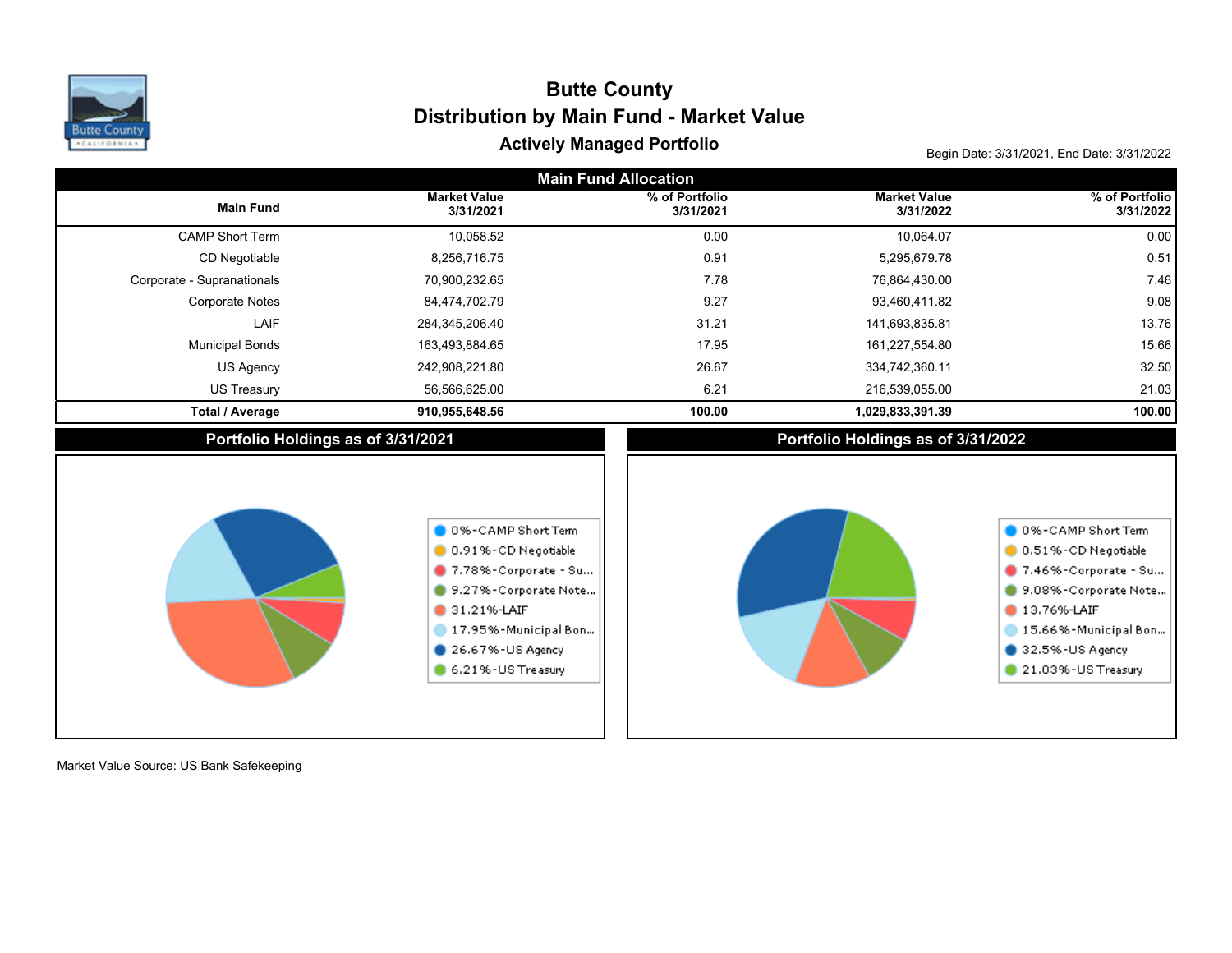

## Actively Managed Portfolio **Actively Managed Portfolio Actively Managed Portfolio Distribution by Maturity Range - Market Value Butte County**

| <b>Maturity Range Allocation</b> |                                    |                                                                                                                                                                               |                                    |                                                                                                                                                                                         |  |  |  |  |  |  |
|----------------------------------|------------------------------------|-------------------------------------------------------------------------------------------------------------------------------------------------------------------------------|------------------------------------|-----------------------------------------------------------------------------------------------------------------------------------------------------------------------------------------|--|--|--|--|--|--|
| <b>Maturity Range</b>            | <b>Market Value</b><br>3/31/2021   | % of Portfolio<br>3/31/2021                                                                                                                                                   | <b>Market Value</b><br>3/31/2022   | % of Portfolio<br>3/31/2022                                                                                                                                                             |  |  |  |  |  |  |
| 0-1 Month                        | 289,355,264.92                     | 31.76                                                                                                                                                                         | 145,908,921.38                     | 14.17                                                                                                                                                                                   |  |  |  |  |  |  |
| 1-3 Months                       | 10,768,155.00                      | 1.18                                                                                                                                                                          | 6,759,453.00                       | 0.66                                                                                                                                                                                    |  |  |  |  |  |  |
| 3-6 Months                       | 27,683,459.65                      | 3.04                                                                                                                                                                          | 43,171,368.60                      | 4.19                                                                                                                                                                                    |  |  |  |  |  |  |
| 6-9 Months                       | 5,284,765.00                       | 0.58                                                                                                                                                                          | 20,064,533.75                      | 1.95                                                                                                                                                                                    |  |  |  |  |  |  |
| 9-12 Months                      | 21,506,112.70                      | 2.36                                                                                                                                                                          | 40,028,059.75                      | 3.89                                                                                                                                                                                    |  |  |  |  |  |  |
| 1-2 Years                        | 83,855,840.60                      | 9.21                                                                                                                                                                          | 351,984,490.57                     | 34.18                                                                                                                                                                                   |  |  |  |  |  |  |
| 2-3 Years                        | 147,626,766.69                     | 16.21                                                                                                                                                                         | 124,017,080.29                     | 12.04                                                                                                                                                                                   |  |  |  |  |  |  |
| 3-4 Years                        | 115,391,361.25                     | 12.67                                                                                                                                                                         | 207,255,931.70                     | 20.13                                                                                                                                                                                   |  |  |  |  |  |  |
| 4-5 Years                        | 209,483,922.75                     | 23.00                                                                                                                                                                         | 90,643,552.35                      | 8.80                                                                                                                                                                                    |  |  |  |  |  |  |
| <b>Total / Average</b>           | 910,955,648.56                     | 100.00                                                                                                                                                                        | 1,029,833,391.39                   | 100.00                                                                                                                                                                                  |  |  |  |  |  |  |
|                                  | Portfolio Holdings as of 3/31/2021 |                                                                                                                                                                               | Portfolio Holdings as of 3/31/2022 |                                                                                                                                                                                         |  |  |  |  |  |  |
|                                  |                                    | $\bullet$ 31.76%-0-1 M<br>$1.18\% - 1-3M$<br>$9.04\% - 3 - 6 M$<br>$0.58\% - 6 - 9 M$<br>$2.36\% - 9 - 12M$<br>9.21%-1-2Y<br>$016.21\% - 2 - 3$ Y<br>12.67%-3-4 Y<br>23%-4-5Y |                                    | $14.17% - 0.1 M$<br>$0.66\% - 1 - 3 M$<br>$4.19\% - 3 - 6$ M<br>$0.1.95\% - 6 - 9 M$<br>$\bullet$ 3.89%-9-12 M<br>34.18%-1-2 Y<br>$12.04\% - 2 - 3$ Y<br>$20.13% - 3 - 4V$<br>8.8%-4-5Y |  |  |  |  |  |  |

Market Value Source: US Bank Safekeeping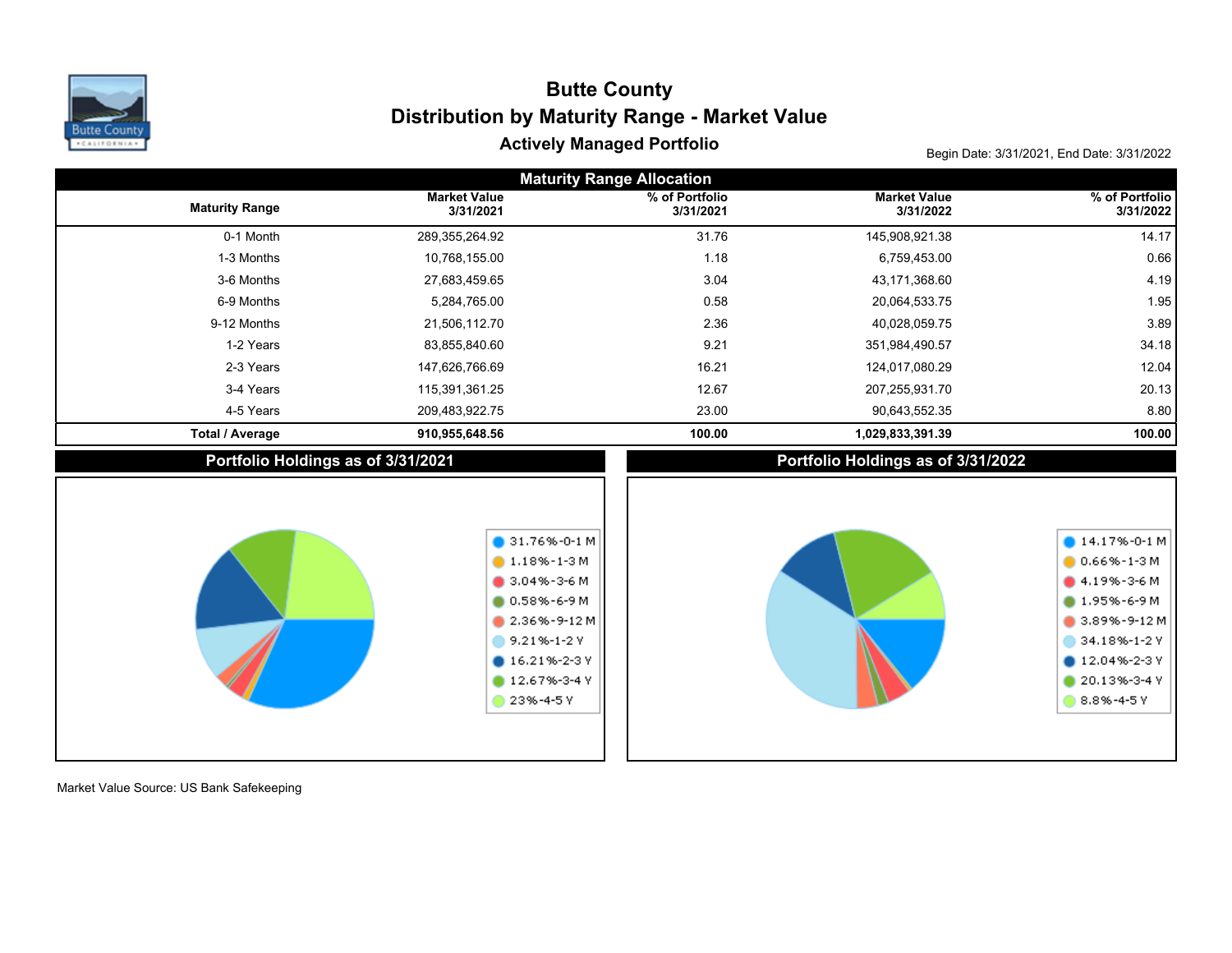

### **BUTTE COUNTY**

#### **Treasurer's Investment Report Fixed Portfolio Holdings Detail March 31, 2022**

| <b>CUSIP/Ticker</b><br><b>CD Negotiable</b> | <b>Description</b>                                      | <b>Credit Rating 1</b> | <b>Credit Rating 2</b> | <b>Settlement Date</b>  | <b>Maturity Date</b>    | YTM @ Cost     | <b>Face Amount/Shares</b>    | <b>Market Value</b>          | <b>Book Value</b>            |
|---------------------------------------------|---------------------------------------------------------|------------------------|------------------------|-------------------------|-------------------------|----------------|------------------------------|------------------------------|------------------------------|
| 98878BQS0                                   | ZBNA UT 2 4/1/2022                                      | NR.                    | <b>FDIC Insured</b>    | 4/3/2017                | 4/1/2022                | 2.102          | 250,000.00                   | 250,021.50                   | 249,880.26                   |
| 58740XZB9                                   | Mercantile Bank MI 2.1 5/10/2022                        | <b>NR</b>              | <b>FDIC Insured</b>    | 5/10/2017               | 5/10/2022               | 2.100          | 250,000.00                   | 250,468.50                   | 250,000.00                   |
| 06740KKD8                                   | Barclays Bank DE 2.2 7/12/2022                          | <b>NR</b>              | <b>FDIC Insured</b>    | 7/12/2017               | 7/12/2022               | 2.200          | 250,000.00                   | 251,218.25                   | 250,000.00                   |
| 87270LAJ2                                   | TIAA First Savings Bank FL 2.2 8/16/2022                | <b>NR</b>              | <b>FDIC Insured</b>    | 8/16/2017               | 8/16/2022               | 2.200          | 250,000.00                   | 251.486.75                   | 250,000.00                   |
| 319141HG5                                   | First Bank IL 2.2 8/16/2022                             | <b>NR</b>              | <b>FDIC</b> Insured    | 8/16/2017               | 8/16/2022               | 2.200          | 250.000.00                   | 251.486.75                   | 250.000.00                   |
| 33610RRF2                                   | First Premier Bank SD 2 9/15/2022                       | <b>NR</b>              | <b>FDIC Insured</b>    | 9/15/2017               | 9/15/2022               | 2.000          | 250,000.00                   | 251,426.75                   | 250,000.00                   |
| 66612ABX5                                   | Northfield Bank NY 2.15 10/25/2022                      | <b>NR</b>              | <b>FDIC Insured</b>    | 10/25/2017              | 10/25/2022              | 2.203          | 250,000.00                   | 251,828.75                   | 249,875.07                   |
| 92834CCD2                                   | Visionbank IA 2.15 5/31/2022                            | <b>NR</b>              | <b>FDIC Insured</b>    | 11/28/2017              | 5/31/2022               | 2.150          | 250,000.00                   | 250,730.25                   | 250,000.00                   |
| 58733AET2                                   | Mercantil Commerce Bank 2.65 12/29/2022                 | <b>NR</b>              | <b>FDIC Insured</b>    | 12/29/2017              | 12/29/2022              | 2.650          | 250,000.00                   | 253,152.00                   | 250,000.00                   |
| 61747MF63                                   | Morgan Stanley Bank UT 2.65 1/11/2023                   | <b>NR</b>              | <b>FDIC Insured</b>    | 1/11/2018               | 1/11/2023               | 2.650          | 250,000.00                   | 253,202.00                   | 250,000.00                   |
| 080515CM9                                   | Belmont Springs MA 2.8 3/14/2023                        | <b>NR</b>              | <b>FDIC Insured</b>    | 3/14/2018               | 3/14/2023               | 2.854          | 250,000.00                   | 253,772.75                   | 249,875.07                   |
| 17312QJ26                                   | Citibank National SD 2.9 4/11/2023                      | <b>NR</b>              | <b>FDIC Insured</b>    | 4/11/2018               | 4/11/2023               | 2.900          | 250,000.00                   | 254,073.75                   | 250,000.00                   |
| 50116CCA5                                   | Kansas State Bank KS 3.25 7/27/2023                     | <b>NR</b>              | <b>FDIC Insured</b>    | 7/27/2018               | 7/27/2023               | 3.250          | 250,000.00                   | 255,590.50                   | 250,000.00                   |
| 38148PW94                                   | Goldman Sachs 3.35 9/26/2023                            | <b>NR</b>              | <b>FDIC</b> Insured    | 9/26/2018               | 9/26/2023               | 3.350          | 250,000.00                   | 256,141.50                   | 250,000.00                   |
| 635573AK4                                   | National Cooperative Bank 3.45 10/30/2023               | <b>NR</b>              | <b>FDIC Insured</b>    | 10/30/2018              | 10/30/2023              | 3.450          | 250,000.00                   | 256,574.25                   | 250,000.00                   |
| 61760AUJ6                                   | Morgan Stanley Bank NY 3.15 1/17/2024                   | <b>NR</b>              | <b>FDIC</b> Insured    | 1/17/2019               | 1/17/2024               | 3.150          | 250,000.00                   | 255,337.00                   | 250,000.00                   |
| 7954502D6                                   | Sallie Mae 2.75 4/10/2024                               | <b>NR</b>              | <b>FDIC Insured</b>    | 4/10/2019               | 4/10/2024               | 2.750          | 250,000.00                   | 253,160.25                   | 250,000.00                   |
| 29367RKT2                                   | Enterprise Bank/PA 2.6 5/16/2024                        | <b>NR</b>              | <b>FDIC Insured</b>    | 5/16/2019               | 5/16/2024               | 2.600          | 250,000.00                   | 252,353.50                   | 250,000.00                   |
| 33847E2K2                                   | Flagstar Bank FSB 2.45 6/13/2022                        | <b>NR</b>              | <b>FDIC Insured</b>    | 6/12/2019               | 6/13/2022               | 2.450          | 250,000.00                   | 251,039.25                   | 250,000.00                   |
| 75472RAE1                                   | Raymond James2 8/23/2024                                | <b>NR</b>              | <b>FDIC Insured</b>    | 8/23/2019               | 8/23/2024               | 2.000          | 250,000.00                   | 248,602.50                   | 250,000.00                   |
| 46256YBC2                                   | lowa State Bank 1.8 10/16/2024                          | <b>NR</b>              | <b>FDIC Insured</b>    | 10/16/2019              | 10/16/2024              | 1.800          | 247,000.00                   | 244,013.03                   | 247,000.00                   |
|                                             | <b>CD Negotiable</b>                                    |                        |                        |                         |                         | 2.529          | 5,247,000.00                 | 5,295,679.78                 | 5,246,630.40                 |
| <b>Corporate - Supranationals</b>           |                                                         |                        |                        |                         |                         |                |                              |                              |                              |
| 4581X0CZ9                                   | IADB Supranational 1.75 9/14/2022                       | Moodys-Aaa             | S&P-AAA                | 9/14/2017               | 9/14/2022               | 1.803          | 5,000,000.00                 | 5,000,330.00                 | 4,998,750.00                 |
| 4581X0DA3                                   | IADB Supranational 2.5 1/18/2023                        | Moodys-Aaa             | S&P-AAA                | 4/6/2018                | 1/18/2023               | 2.749          | 5,000,000.00                 | 5,031,900.00                 | 4,988,386.76                 |
| 459058GL1                                   | IADB Supranational 3 9/27/2023                          | Moodys-Aaa             | S&P-AAA                | 1/17/2019               | 9/27/2023               | 2.635          | 5,000,000.00                 | 5,057,695.00                 | 5,025,562.13                 |
| 459058GQ0                                   | IBRD 2.5 3/19/2024                                      | Moodys-Aaa             | S&P-AAA                | 4/5/2019                | 3/19/2024               | 2.413          | 5,000,000.00                 | 5,012,770.00                 | 5,008,106.05                 |
| 45950VPJ9                                   | IFC 0.58 1/15/2026                                      | Moodys-Aaa             | S&P-AAA                | 1/15/2021               | 1/15/2026               | 0.580          | 5,000,000.00                 | 4,646,455.00                 | 5,000,000.00                 |
| 459058JL8                                   | IBRD 0.5 10/28/2025                                     | Moodys-Aaa             | S&P-AAA                | 2/2/2021                | 10/28/2025              | 0.475          | 10,000,000.00                | 9,271,650.00                 | 10,009,706.92                |
| 45905U5Y6                                   | IBRD 0.6 2/18/2026-22                                   | Moodys-Aaa             | S&P-AAA                | 2/18/2021               | 2/18/2026               | 0.600          | 5,000,000.00                 | 4,651,815.00                 | 5,000,000.00                 |
| 45818WDA1                                   | IADB 0.8 3/4/2026                                       | Moodys-Aaa             | S&P-AAA                | 3/11/2021               | 3/4/2026                | 0.837          | 5,000,000.00                 | 4,709,115.00                 | 4,992,767.88                 |
| 45818WDJ2                                   | IADB 0.8 8/19/2026                                      | Moodys-Aaa             | S&P-AAA                | 8/19/2021               | 8/19/2026               | 0.805          | 5,000,000.00                 | 4,650,015.00                 | 4,998,897.50                 |
| 45950VQD1                                   | IFC 0.47 9/3/2024                                       | Moodys-Aaa             | S&P-AAA                | 9/3/2021                | 9/3/2024                | 0.480          | 5,000,000.00                 | 4,749,870.00                 | 4.998.762.50                 |
| 45950VQH2                                   | IFC 0.23 9/27/2023                                      | Moodys-Aaa             | S&P-AAA                | 9/27/2021               | 9/27/2023               | 0.247          | 5,000,000.00                 | 4,850,955.00                 | 4,998,725.00                 |
| 459058KB8                                   | IBRD Step 11/6/2026-23                                  | Moodys-Aaa             | S&P-AAA                | 11/8/2021               | 11/6/2026               | 1.616          | 5,000,000.00                 | 4,898,270.00                 | 5,000,000.00                 |
| 45818WDH6                                   | IADB 0.8 6/17/2026                                      | Moodys-Aaa             | S&P-AAA                | 12/8/2021               | 6/17/2026               | 1.208          | 5,000,000.00                 | 4,691,390.00                 | 4,910,924.86                 |
| 45950VQW9<br>4581X0EB0                      | IFC 0.67 12/13/2023                                     | Moodys-Aaa             | S&P-AAA<br>S&P-AAA     | 12/13/2021<br>1/13/2022 | 12/13/2023<br>1/13/2027 | 0.670<br>1.535 | 5,000,000.00<br>5,000,000.00 | 4,863,455.00<br>4,778,745.00 | 5,000,000.00<br>4,991,610.00 |
|                                             | IADB 1.5 1/13/2027<br><b>Corporate - Supranationals</b> | Moodys-Aaa             |                        |                         |                         | 1.216          | 80,000,000.00                | 76,864,430.00                | 79,922,199.60                |
| <b>Corporate Notes</b>                      |                                                         |                        |                        |                         |                         |                |                              |                              |                              |
| 084670BR8                                   | Berkshire Hathaway 2.75 3/15/2023-23                    | Moodys-Aa2             | S&P-AA                 | 3/20/2018               | 3/15/2023               | 3.101          | 1,000,000.00                 | 1,007,129.00                 | 996,769.03                   |
| 084670BR8                                   | Berkshire Hathaway 2.75 3/15/2023-23                    | Moodys-Aa2             | S&P-AA                 | 4/19/2018               | 3/15/2023               | 3.123          | 1,000,000.00                 | 1,007,129.00                 | 996,559.00                   |
| 037833AK6                                   | Apple Inc 2.4 5/3/2023                                  | Moodys-Aa1             | S&P-AA+                | 5/7/2018                | 5/3/2023                | 3.180          | 5,000,000.00                 | 5,028,320.00                 | 4,946,285.63                 |
| 594918BQ6                                   | Microsoft Corp 2 8/8/2023-23                            | Moodys-Aaa             | S&P-AAA                | 1/18/2019               | 8/8/2023                | 2.820          | 5,000,000.00                 | 5.015.085.00                 | 4,942,641.46                 |
| 037833CG3                                   | Apple Inc 3 2/9/2024                                    | Moodys-Aa1             | S&P-AA+                | 2/27/2019               | 2/9/2024                | 2.894          | 5,000,000.00                 | 5,062,830.00                 | 5,009,797.98                 |
| 166764AH3                                   | Chevron 3.191 6/24/2023-23                              | Moodys-Aa2             | S&P-AA-                | 4/15/2019               | 6/24/2023               | 2.605          | 5,000,000.00                 | 5,054,095.00                 | 5,041,332.01                 |
| 037833CU2                                   | Apple Inc 2.85 5/11/2024-24                             | Moodys-Aa1             | S&P-AA+                | 5/29/2019               | 5/11/2024               | 2.661          | 5,000,000.00                 | 5,041,340.00                 | 5,021,969.70                 |
| 931142EL3                                   | Walmart 2.85 7/8/2024-24                                | Moodys-Aa2             | S&P-AA                 | 8/19/2019               | 7/8/2024                | 1.886          | 2,000,000.00                 | 2,021,028.00                 | 2,045,793.06                 |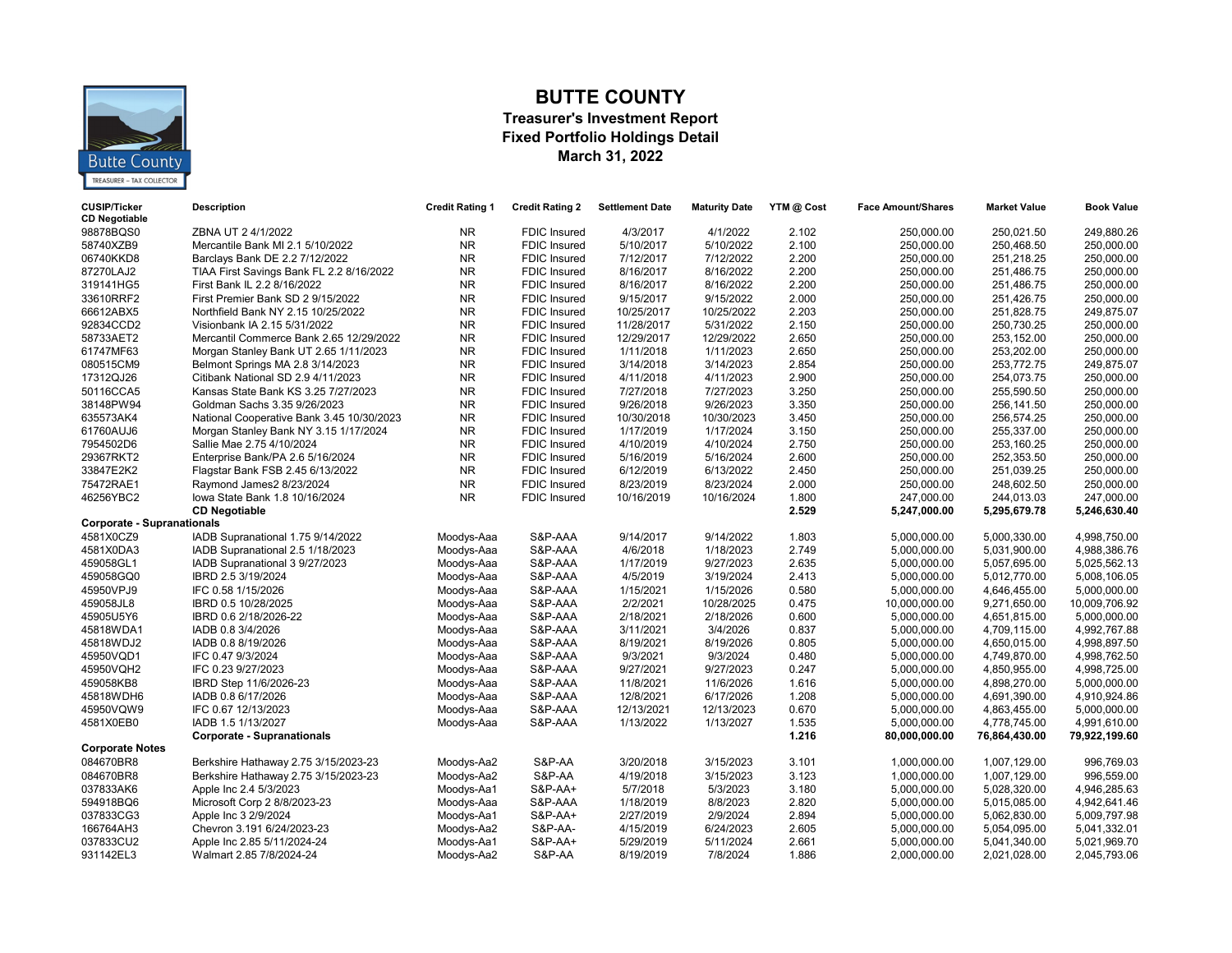| <b>CUSIP/Ticker</b>    | <b>Description</b>                                 | <b>Credit Rating 1</b> | <b>Credit Rating 2</b> | <b>Settlement Date</b> | <b>Maturity Date</b> | YTM @ Cost | <b>Face Amount/Shares</b> | <b>Market Value</b> | <b>Book Value</b> |
|------------------------|----------------------------------------------------|------------------------|------------------------|------------------------|----------------------|------------|---------------------------|---------------------|-------------------|
| 931142DP5              | Walmart 3.3 4/22/2024-24                           | Moodys-Aa2             | S&P-AA                 | 8/19/2019              | 4/22/2024            | 1.943      | 2,000,000.00              | 2,033,932.00        | 2,064,524.06      |
| 30231GAC6              | Exxon 3.176 3/15/2024-23                           | Moodys-Aaa             | S&P-AA+                | 9/17/2019              | 3/15/2024            | 2.051      | 2,500,000.00              | 2,534,847.50        | 2,553,466.01      |
| 037833DF4              | APPLE 2.75 1/13/2025-20                            | Moodys-Aa1             | <b>S&amp;P-AA+</b>     | 2/3/2020               | 1/13/2025            | 1.754      | 5,000,000.00              | 5,017,970.00        | 5,142,465.96      |
| 740816AJ2              | PRES & FELLOW OF HARVARD COLLEGE 2.3               | Moodys-Aaa             | S&P-AAA                | 2/18/2020              | 10/1/2023            | 1.660      | 2,847,000.00              | 2,838,578.57        | 2,882,207.54      |
| 037833DT4              | Apple 1.125 5/11/2025-20                           | Moodys-Aa1             | S&P-AA+                | 8/21/2020              | 5/11/2025            | 0.580      | 5,000,000.00              | 4,772,075.00        | 5,093,944.12      |
| 24422EVC0              | John Deere Capital 2.05 1/5/2025                   | Moodys-A2              | <b>S&amp;P-A</b>       | 12/9/2020              | 1/5/2025             | 0.585      | 5,000,000.00              | 4,904,020.00        | 5,216,000.03      |
| 478160CN2              | Johnson & Johnson 0.55 9/1/2025-20                 | Moodys-Aaa             | S&P-AAA                | 1/14/2021              | 9/1/2025             | 0.608      | 5,000,000.00              | 4,678,365.00        | 4,989,985.00      |
| 64952WDW0              | New York Life Global 0.85 1/15/2026                | Moodys-Aaa             | <b>S&amp;P-AA+</b>     | 1/20/2021              | 1/15/2026            | 0.777      | 5,000,000.00              | 4,604,520.00        | 5,014,279.67      |
| 24422EVK2              | John Deere Capital 0.7 1/15/2026                   | Moodys-A2              | <b>S&amp;P-A</b>       | 1/22/2021              | 1/15/2026            | 0.722      | 5,000,000.00              | 4,627,570.00        | 4,995,663.13      |
| 037833EB2              | Apple Inc 0.7 2/8/2026-21                          | Moodys-Aa1             | $S&P-AA+$              | 2/8/2021               | 2/8/2026             | 0.712      | 5,000,000.00              | 4,658,790.00        | 4,997,648.00      |
| 037833DX5              | Apple 0.55 8/20/2025-20                            | Moodys-Aa1             | <b>S&amp;P-AA+</b>     | 2/23/2021              | 8/20/2025            | 0.664      | 5,000,000.00              | 4,660,690.00        | 4,980,363.64      |
| 478160CN2              | Johnson & Johnson 0.55 9/1/2025-20                 | Moodys-Aaa             | S&P-AAA                | 9/8/2021               | 9/1/2025             | 0.694      | 5,000,000.00              | 4,678,365.00        | 4,975,160.50      |
| 64952WDW0              | New York Life Global 0.85 1/15/2026                | Moodys-Aaa             | S&P-AA+                | 9/27/2021              | 1/15/2026            | 1.119      | 5,300,000.00              | 4,880,791.20        | 5,244,436.28      |
| 023135BW5              | Amazon 0.45 5/12/2024-21                           | Moodys-A1              | S&P-AA                 | 10/27/2021             | 5/12/2024            | 0.675      | 5,000,000.00              | 4,826,520.00        | 4,972,159.02      |
| 717081ES8              | Pfizer 2.95 3/15/2024-19                           | Moodys-A2              | S&P-A+                 | 3/15/2022              | 3/15/2024            | 2.058      | 4,450,000.00              | 4,506,421.55        | 4,527,385.50      |
|                        | <b>Corporate Notes</b>                             |                        |                        |                        |                      | 1.575      | 96,097,000.00             | 93,460,411.82       | 96,650,836.33     |
| <b>Municipal Bonds</b> |                                                    |                        |                        |                        |                      |            |                           |                     |                   |
| 010878AN6              | Alameda County CA 4 8/1/2022                       | Moodys-Aaa             | S&P-AAA                | 3/29/2018              | 8/1/2022             | 2.832      | 2,000,000.00              | 2,021,580.00        | 2,010,929.07      |
| 13063DDG0              | California State 2.25 10/1/2023                    | Moodys-Aa3             | S&P-AA-                | 1/18/2019              | 10/1/2023            | 2.747      | 5,000,000.00              | 4,999,650.00        | 4,953,623.15      |
| 13063DLZ9              | CA State3 4/1/2024                                 | Moodys-Aa3             | S&P-AA-                | 4/4/2019               | 4/1/2024             | 2.510      | 5,000,000.00              | 5,041,350.00        | 5,057,220.37      |
| 212204JD4              | Contra Costa Community College 1.704 8/1/2023      | Moodys-Aa1             | S&P-AA+                | 9/12/2019              | 8/1/2023             | 1.704      | 2,915,000.00              | 2,898,588.55        | 2,915,000.00      |
| 13063DAD0              | State of California 2.367 4/1/2022                 | Moodys-Aa3             | S&P-AA-                | 9/30/2019              | 4/1/2022             | 1.855      | 3,955,000.00              | 3,955,000.00        | 3,964,844.92      |
| 13063DRH3              | State of California 2.5 10/1/2022                  | Moodys-Aa2             | S&P-AA-                | 10/24/2019             | 10/1/2022            | 1.781      | 5,000,000.00              | 5,033,250.00        | 5,034,910.12      |
| 036717MK9              | ANTELOPE VALLEY HSD 1.979 8/2/2022                 | Moodys-Aa3             | <b>NR</b>              | 11/21/2019             | 8/2/2022             | 1.979      | 600,000.00                | 602,208.00          | 600,000.00        |
| 036717ML7              | ANTELOPE VALLEY HSD 2.082 8/1/2023                 | Moodys-Aa3             | <b>NR</b>              | 11/21/2019             | 8/1/2023             | 2.082      | 1,395,000.00              | 1,394,776.80        | 1,395,000.00      |
| 13032UUZ9              | California Health Facilities Financing Authority 1 | Moodys-Aa3             | S&P-AA-                | 11/25/2019             | 6/1/2022             | 1.893      | 1,000,000.00              | 1,001,760.00        | 1,000,000.00      |
| 692020R36              | OXNARD SCHOOL DIST 2.058 8/1/2023                  | NR                     | S&P-AA                 | 12/5/2019              | 8/1/2023             | 2.058      | 500,000.00                | 498,455.00          | 500,000.00        |
| 798170AG1              | SJSDEV 2.958 8/1/2024                              | <b>NR</b>              | S&P-AA                 | 1/8/2020               | 8/1/2024             | 1.861      | 2,000,000.00              | 2,007,780.00        | 2,052,334.75      |
| 672240WT1              | City of Oakland 1.63 1/15/2025                     | Moodys-Aa1             | S&P-AA                 | 2/27/2020              | 1/15/2025            | 1.630      | 4,890,000.00              | 4,746,625.20        | 4,890,000.00      |
| 13077DKB7              | CALIFORNIA ST UNIV 1.557 11/1/2023                 | Moodys-Aa2             | S&P-AA-                | 2/27/2020              | 11/1/2023            | 1.557      | 1,000,000.00              | 987,430.00          | 1,000,000.00      |
| 672240WS3              | City of Oakland 1.58 1/15/2024                     | Moodys-Aa1             | S&P-AA                 | 2/27/2020              | 1/15/2024            | 1.580      | 4,815,000.00              | 4,744,604.70        | 4,815,000.00      |
| 13077DKA9              | CALIFORNIA ST UNIV REV BOND 1.523 11/1/2           | Moodys-Aa2             | S&P-AA-                | 2/27/2020              | 11/1/2022            | 1.523      | 1,750,000.00              | 1,750,665.00        | 1,750,000.00      |
| 574193SN9              | State of Maryland 0.86 3/15/2023                   | Moodys-Aaa             | S&P-AAA                | 3/18/2020              | 3/15/2023            | 0.860      | 2,500,000.00              | 2,479,300.00        | 2,500,000.00      |
| 574193SP4              | State of Maryland 0.97 3/15/2024                   | Moodys-Aaa             | S&P-AAA                | 3/18/2020              | 3/15/2024            | 0.970      | 2,500,000.00              | 2,430,450.00        | 2,500,000.00      |
| 977100CZ7              | WISCONSIN STATE2.049 5/1/2023                      | Moodys-Aa2             | S&P-AA-                | 3/25/2020              | 5/1/2023             | 2.049      | 3,925,000.00              | 3,928,532.50        | 3,925,000.00      |
| 798170AF3              | San Jose CA REDEV AGY 2.828 8/1/2023               | <b>NR</b>              | S&P-AA                 | 3/26/2020              | 8/1/2023             | 2.000      | 6,700,000.00              | 6,751,925.00        | 6.780.046.37      |
| 919259BM2              |                                                    | <b>NR</b>              | S&P-AA                 | 3/31/2020              | 5/1/2024             | 1.523      |                           |                     | 1,500,000.00      |
|                        | City of Vallejo CA Water1.523 5/1/2024             |                        |                        |                        |                      |            | 1,500,000.00              | 1,456,650.00        |                   |
| 20772KGP8              | STATE OF CONNECTICUT 3.136 4/15/2025               | Moodys-A1              | <b>S&amp;P-A</b>       | 4/15/2020              | 4/15/2025            | 2.150      | 3,000,000.00              | 3,023,670.00        | 3,097,650.00      |
| 9281726H3              | VIRGINIA PUBLIC BUILDING AUTHORITY 1.60            | Moodys-Aa1             | <b>S&amp;P-AA+</b>     | 4/23/2020              | 8/1/2022             | 1.602      | 450,000.00                | 450,850.50          | 450,000.00        |
| 76913CAZ2              | County of Riverside 2.667 2/15/2025-20             | Moodys-A2              | S&P-AA                 | 5/6/2020               | 2/15/2025            | 2.667      | 2,500,000.00              | 2,479,625.00        | 2,500,000.00      |
| 68609TMM7              | State of Oregon 1.867 5/1/2025-19                  | Moodys-Aa1             | S&P-AA+                | 5/11/2020              | 5/1/2025             | 1.000      | 4,800,000.00              | 4,688,784.00        | 4,941,739.44      |
| 88213AKC8              | Texas ST A&M University 2.686 5/15/2025            | Moodys-Aaa             | S&P-AAA                | 5/15/2020              | 5/15/2025            | 1.104      | 3,000,000.00              | 2,994,660.00        | 3,161,175.00      |
| 238848EK7              | Davis Joint USD 5 8/1/2024                         | Moodys-A1              | S&P-AA-                | 5/19/2020              | 8/1/2024             | 1.124      | 1,390,000.00              | 1,488,245.20        | 1,521,139.88      |
| 238848EH4              | Davis Joint USD 5 8/1/2022                         | Moodys-A1              | S&P-AA-                | 5/19/2020              | 8/1/2022             | 1.019      | 1,255,000.00              | 1,271,566.00        | 1,279,629.38      |
| 799055QR2              | San Mateo Foster City 1.162 8/1/2022               | Moodys-Aaa             | S&P-AA+                | 5/19/2020              | 8/1/2022             | 1.162      | 950,000.00                | 951,178.00          | 950,000.00        |
| 238848EJ0              | Davis Joint USD 5 8/1/2023                         | Moodys-A1              | S&P-AA-                | 5/19/2020              | 8/1/2023             | 1.090      | 1,325,000.00              | 1,383,114.50        | 1,401,152.30      |
| 671205Y48              | Oak Grove School Dist 0.927 8/1/2022               | Moodys-Aa3             | S&P-AA                 | 6/25/2020              | 8/1/2022             | 0.927      | 840,000.00                | 839,907.60          | 840,000.00        |
| 574193TR9              | State of Maryland 0.66 8/1/2025                    | Moodys-Aaa             | S&P-AAA                | 8/5/2020               | 8/1/2025             | 0.643      | 10,000,000.00             | 9,369,300.00        | 10,005,822.94     |
| 60412AVR1              | State of Minnesota 0.4 8/1/2022                    | Moodys-Aa1             | S&P-AAA                | 8/25/2020              | 8/1/2022             | 0.250      | 6,000,000.00              | 5,994,000.00        | 6,004,484.48      |
| 373385FQ1              | State of Georgia 0.52 8/1/2025-20                  | Moodys-Aaa             | S&P-AAA                | 8/27/2020              | 8/1/2025             | 0.520      | 5,000,000.00              | 4,648,800.00        | 5,000,000.00      |
| 373385FN8              | State of Georgia 0.26 8/1/2023-20                  | Moodys-Aaa             | S&P-AAA                | 8/27/2020              | 8/1/2023             | 0.250      | 5,000,000.00              | 4,882,000.00        | 5,000,742.88      |
| 373385FP3              | State of Georgia 0.42 8/1/2024-20                  | Moodys-Aaa             | S&P-AAA                | 8/27/2020              | 8/1/2024             | 0.420      | 5,000,000.00              | 4,753,250.00        | 5,000,000.00      |
| 9523472D3              | West Contra Costa USD 1.569 8/1/2023               | Moodys-A1              | S&P-AA-                | 9/16/2020              | 8/1/2023             | 0.499      | 2,050,000.00              | 2,031,652.50        | 2,082,621.74      |
| 88213AEL5              | Texas A&M University 2.666 5/15/2025               | Moodys-Aaa             | S&P-AAA                | 10/13/2020             | 5/15/2025            | 0.589      | 2,000,000.00              | 1,995,240.00        | 2,143,237.29      |
| 34153QUC8              | State of Florida 0.39 6/1/2024                     | Moodys-Aaa             | S&P-AAA                | 10/22/2020             | 6/1/2024             | 0.390      | 5,000,000.00              | 4,773,700.00        | 5,000,000.00      |
| 34153QUD6              | State of Florida 0.55 6/1/2025                     | Moodys-Aaa             | S&P-AAA                | 10/26/2020             | 6/1/2025             | 0.620      | 5,000,000.00              | 4,677,750.00        | 4,987,932.93      |
| 419792ZK5              | State of Hawaii 0.802 10/1/2024                    | Moodys-Aa2             | <b>S&amp;P-AA+</b>     | 10/29/2020             | 10/1/2024            | 0.802      | 1,000,000.00              | 956,160.00          | 1,000,000.00      |
| 882724RA7              | State of Texas 5 10/1/2025                         | Moodys-Aaa             | S&P-AAA                | 11/2/2020              | 10/1/2025            | 0.560      | 3,750,000.00              | 4,051,987.50        | 4,405,997.74      |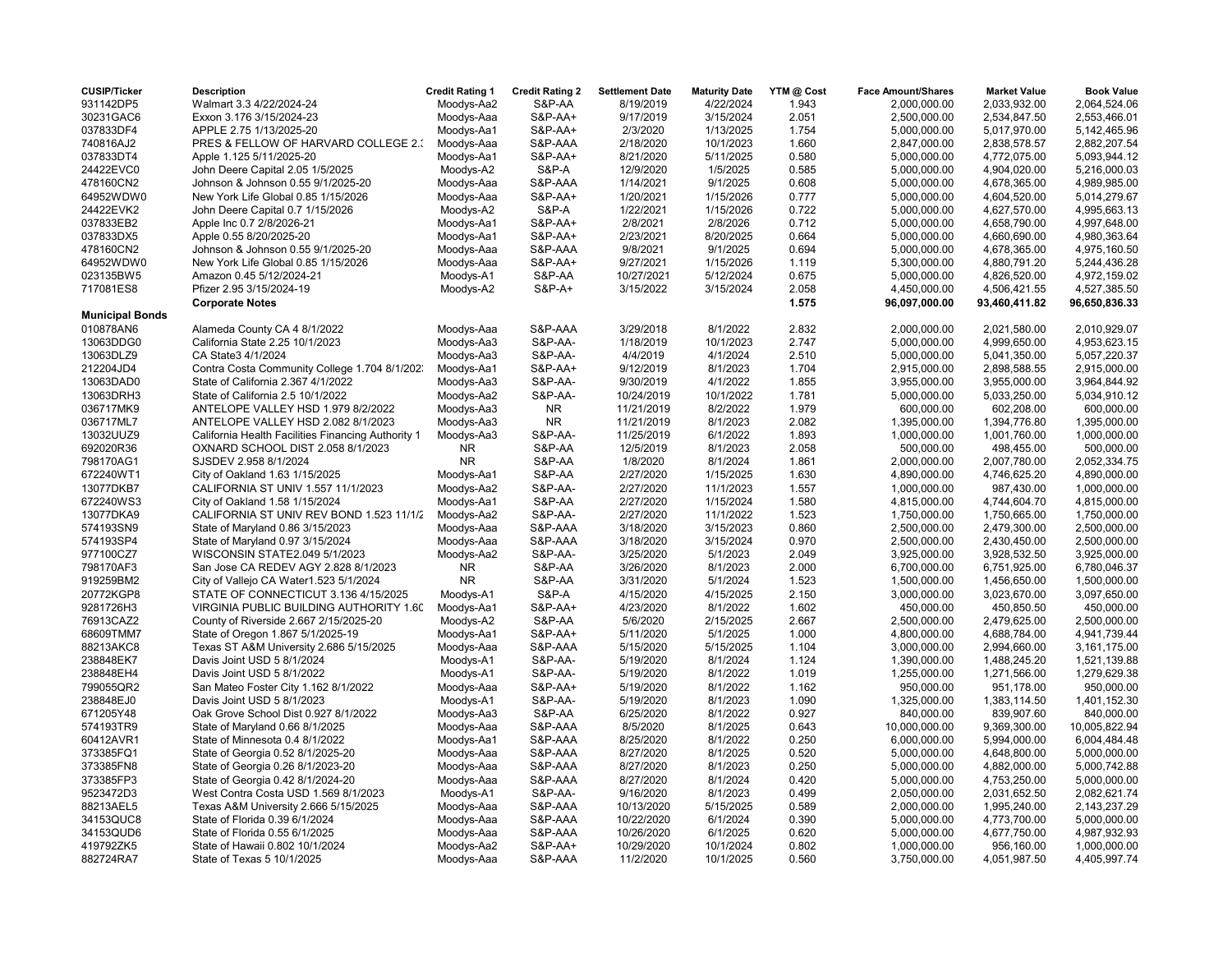| <b>CUSIP/Ticker</b> | <b>Description</b>                             | <b>Credit Rating 1</b> | <b>Credit Rating 2</b> | <b>Settlement Date</b> | <b>Maturity Date</b> | YTM @ Cost | <b>Face Amount/Shares</b> | <b>Market Value</b> | <b>Book Value</b> |
|---------------------|------------------------------------------------|------------------------|------------------------|------------------------|----------------------|------------|---------------------------|---------------------|-------------------|
| 13063DYW2           | State of California 3 11/1/2025                | Moodys-Aa2             | S&P-AA-                | 11/3/2020              | 11/1/2025            | 0.700      | 5,000,000.00              | 5,023,950.00        | 5,451,261.40      |
| 574193TR9           | State of Maryland 0.66 8/1/2025                | Moodys-Aaa             | S&P-AAA                | 11/20/2020             | 8/1/2025             | 0.549      | 5,000,000.00              | 4,684,650.00        | 5,019,112.36      |
| 341271AD6           | Florida State Board of Admin Finance Corp 1.25 | Moodys-Aa3             | <b>S&amp;P-AA+</b>     | 2/25/2021              | 7/1/2025             | 0.729      | 8,000,000.00              | 7,593,280.00        | 8,145,471.26      |
| 801546QU9           | County of Stata Clara 2 8/1/2024               | Moodys-Aaa             | S&P-AAA                | 7/28/2021              | 8/1/2024             | 0.450      | 5,000,000.00              | 4,949,900.00        | 5,192,216.07      |
| 56781RJK4           | Marin CA Community College 3.245 8/1/2026      | Moodys-Aaa             | S&P-AAA                | 8/16/2021              | 8/1/2026             | 0.873      | 1,545,000.00              | 1,574,602.20        | 1,706,040.93      |
| 797272QR5           | San Diego CA Community College 2.299 8/2/202   | Moodys-Aaa             | S&P-AAA                | 8/16/2021              | 8/2/2026             | 0.874      | 1,735,000.00              | 1,702,364.65        | 1,843,718.09      |
| 13063DJ82           | State of California 1.25 10/1/2023             | Moodys-Aa2             | S&P-AA-                | 11/17/2021             | 10/1/2023            | 0.470      | 3,890,000.00              | 3,832,661.40        | 3,946,482.80      |
| 882724WQ6           | State of Texas 0.508 10/1/2023                 | Moodys-Aaa             | S&P-AAA                | 11/18/2021             | 10/1/2023            | 0.508      | 2,500,000.00              | 2,441,375.00        | 2,500,000.00      |
| 882724XH5           | State of Texas 0.308 10/1/2022                 | Moodys-Aaa             | S&P-AAA                | 11/18/2021             | 10/1/2022            | 0.308      | 3,000,000.00              | 2,988,750.00        | 3,000,000.00      |
|                     | <b>Municipal Bonds</b>                         |                        |                        |                        |                      | 1.140      | 163,925,000.00            | 161,227,554.80      | 166,721,537.66    |
| <b>US Agency</b>    |                                                |                        |                        |                        |                      |            |                           |                     |                   |
| 3132X0SK8           | FAMC 1.975 5/5/2022                            | <b>NR</b>              | <b>NR</b>              | 5/5/2017               | 5/5/2022             | 1.975      |                           |                     | 5,000,000.00      |
|                     |                                                |                        |                        |                        |                      |            | 5,000,000.00              | 5,005,455.00        |                   |
| 3133EJUS6           | FFCB 2.875 7/17/2023                           | Moodys-Aaa             | <b>S&amp;P-AA+</b>     | 7/17/2018              | 7/17/2023            | 2.865      | 5,000,000.00              | 5,057,945.00        | 5,000,690.00      |
| 3133EJ5W5           | FFCB 2.65 10/23/2023                           | Moodys-Aaa             | <b>S&amp;P-AA+</b>     | 1/23/2019              | 10/23/2023           | 2.672      | 5,000,000.00              | 5,045,745.00        | 4,997,987.37      |
| 3130A0XE5           | FHLB 3.25 3/8/2024                             | Moodys-Aaa             | <b>S&amp;P-AA+</b>     | 3/8/2019               | 3/8/2024             | 2.612      | 5,000,000.00              | 5,086,535.00        | 5,059,464.00      |
| 3135G0U43           | FNMA 2.875 9/12/2023                           | Moodys-Aaa             | S&P-AA+                | 5/14/2019              | 9/12/2023            | 2.213      | 5,000,000.00              | 5,054,785.00        | 5,047,066.30      |
| 3133EKNX0           | FFCB 2.16 6/3/2024                             | Moodys-Aaa             | <b>S&amp;P-AA+</b>     | 6/3/2019               | 6/3/2024             | 2.189      | 5,000,000.00              | 4,989,020.00        | 4,996,570.00      |
| 3130AGPY5           | FHLB 1.875 7/3/2024                            | Moodys-Aaa             | <b>S&amp;P-AA+</b>     | 7/3/2019               | 7/3/2024             | 1.904      | 5,000,000.00              | 4,946,175.00        | 4,996,532.50      |
| 3133EKA63           | FFCB 1.6 8/16/2024                             | Moodys-Aaa             | S&P-AA+                | 8/16/2019              | 8/16/2024            | 1.600      | 5,000,000.00              | 4,916,205.00        | 5,000,000.00      |
| 31422BKC3           | FAMC 1.65 8/20/2024                            | <b>NR</b>              | NR                     | 8/20/2019              | 8/20/2024            | 1.650      | 5,000,000.00              | 4,913,465.00        | 5,000,000.00      |
| 3133EKD60           | FFCB 1.56 2/21/2023                            | Moodys-Aaa             | <b>S&amp;P-AA+</b>     | 8/21/2019              | 2/21/2023            | 1.581      | 5,000,000.00              | 5,006,745.00        | 4,998,982.86      |
| 3135G0X24           | FNMA 1.625 1/7/2025                            | Moodys-Aaa             | <b>S&amp;P-AA+</b>     | 1/27/2020              | 1/7/2025             | 1.598      | 5,000,000.00              | 4,880,445.00        | 5,003,813.37      |
| 3134GVSY5           | FHLMC 0.7 5/13/2025-21                         | Moodys-Aaa             | <b>S&amp;P-AA+</b>     | 5/18/2020              | 5/13/2025            | 0.700      | 10,000,000.00             | 9,479,640.00        | 10,000,000.00     |
| 3133ELA87           | FFCB 0.25 5/22/2023                            | Moodys-Aaa             | S&P-AA+                | 6/5/2020               | 5/22/2023            | 0.295      | 5,000,000.00              | 4,916,370.00        | 4,996,634.49      |
| 3137EAER6           | FHLMC 0.375 5/5/2023                           | Moodys-Aaa             | <b>S&amp;P-AA+</b>     | 6/5/2020               | 5/5/2023             | 0.287      | 5,000,000.00              | 4,922,310.00        | 5,006,582.86      |
| 880591EW8           | TVA 0.75 5/15/2025                             | Moodys-Aaa             | S&P-AA+                | 6/8/2020               | 5/15/2025            | 0.567      | 5,000,000.00              | 4,723,645.00        | 5,031,553.18      |
| 3134GVB56           | FHLMC 0.7 6/10/2025-21                         | Moodys-Aaa             | S&P-AA+                | 6/10/2020              | 6/10/2025            | 0.700      | 7,500,000.00              | 7,099,260.00        | 7,500,000.00      |
| 3134GV4S4           | FHLMC 0.45 7/8/2024-22                         | Moodys-Aaa             | <b>S&amp;P-AA+</b>     | 7/8/2020               | 7/8/2024             | 0.450      | 10,000,000.00             | 9,551,810.00        | 10,000,000.00     |
| 3134GV5R5           | FHLMC 0.57 7/15/2024-21                        | Moodys-Aaa             | <b>S&amp;P-AA+</b>     | 7/15/2020              | 7/15/2024            | 0.570      | 3,545,000.00              | 3,414,040.61        | 3,545,000.00      |
| 3137EAET2           | FHLMC 0.125 7/25/2022                          | Moodys-Aaa             | <b>S&amp;P-AA+</b>     | 7/23/2020              | 7/25/2022            | 0.238      | 10,000,000.00             | 9,979,250.00        | 9,994,365.65      |
| 3134GWAU0           | FHLMC 0.5 7/23/2025-21                         | Moodys-Aaa             | S&P-AA+                | 7/23/2020              | 7/23/2025            | 0.530      | 10,000,000.00             | 9,366,650.00        | 9,989,500.00      |
| 3136G4H63           | FNMA 0.55 8/19/2025-22                         | Moodys-Aaa             | <b>S&amp;P-AA+</b>     | 8/19/2020              | 8/19/2025            | 0.550      | 10,000,000.00             | 9,318,310.00        | 10,000,000.00     |
| 3134GW7A8           | FHLMC 0.3 1/29/2024-21                         |                        | <b>S&amp;P-AA+</b>     | 10/30/2020             | 1/29/2024            | 0.300      | 10,000,000.00             | 9,668,520.00        | 10,000,000.00     |
|                     |                                                | Moodys-Aaa             |                        |                        | 7/29/2025            | 0.500      |                           |                     |                   |
| 3134GW7B6           | FHLMC 0.5 7/29/2025-21                         | Moodys-Aaa             | S&P-AA+                | 10/30/2020             |                      |            | 10,000,000.00             | 9,328,320.00        | 10,000,000.00     |
| 3134GXDY7           | FHLMC 0.36 5/24/2024-22                        | Moodys-Aaa             | <b>S&amp;P-AA+</b>     | 11/24/2020             | 5/24/2024            | 0.360      | 10,000,000.00             | 9,618,680.00        | 10,000,000.00     |
| 3134GXGW8           | FHLMC 0.5 9/15/2025-21                         | Moodys-Aaa             | <b>S&amp;P-AA+</b>     | 12/15/2020             | 9/15/2025            | 0.500      | 5,000,000.00              | 4,693,760.00        | 5,000,000.00      |
| 3135G0X24           | FNMA 1.625 1/7/2025                            | Moodys-Aaa             | S&P-AA+                | 12/21/2020             | 1/7/2025             | 0.297      | 5,000,000.00              | 4,880,445.00        | 5,197,789.84      |
| 3133EMMF6           | FFCB 0.2 1/4/2024                              | Moodys-Aaa             | S&P-AA+                | 1/4/2021               | 1/4/2024             | 0.200      | 5,000,000.00              | 4,835,075.00        | 5,000,000.00      |
| 31422B6K1           | FAMC 0.48 1/15/2026                            | <b>NR</b>              | NR                     | 1/15/2021              | 1/15/2026            | 0.496      | 10,000,000.00             | 9,263,010.00        | 9,993,680.00      |
| 3130AKNG7           | FHLB 0.55 1/28/2026-21                         | Moodys-Aaa             | <b>S&amp;P-AA+</b>     | 1/28/2021              | 1/28/2026            | 0.591      | 7,750,000.00              | 7,157,404.00        | 7,737,600.00      |
| 3133EMPU0           | FFCB 0.5 2/4/2026-21                           | Moodys-Aaa             | S&P-AA+                | 2/4/2021               | 2/4/2026             | 0.530      | 10,000,000.00             | 9,245,260.00        | 9,988,000.00      |
| 3135G05X7           | FNMA 0.375 8/25/2025                           | Moodys-Aaa             | S&P-AAA                | 2/12/2021              | 8/25/2025            | 0.433      | 5,000,000.00              | 4,645,920.00        | 4,989,957.81      |
| 3130AKXX9           | FHLB 0.5 2/25/2026-22                          | Moodys-Aaa             | <b>S&amp;P-AA+</b>     | 2/25/2021              | 2/25/2026            | 0.500      | 5,000,000.00              | 4,618,835.00        | 5,000,000.00      |
| 3130AMBE1           | FHLB 1.02 5/12/2026-21                         | Moodys-Aaa             | <b>S&amp;P-AA+</b>     | 5/12/2021              | 5/12/2026            | 1.020      | 10,000,000.00             | 9,444,950.00        | 10,000,000.00     |
| 3130AMEJ7           | FHLB Step 5/26/2026-22                         | Moodys-Aaa             | <b>S&amp;P-AA+</b>     | 5/26/2021              | 5/26/2026            | 0.997      | 10,000,000.00             | 9,507,280.00        | 10,000,000.00     |
| 3137EAEP0           | FHLMC 1.5 2/12/2025                            | Moodys-Aaa             | <b>S&amp;P-AA+</b>     | 6/8/2021               | 2/12/2025            | 0.481      | 5,000,000.00              | 4,857,910.00        | 5,151,318.28      |
| 880591EW8           | TVA 0.75 5/15/2025                             | Moodys-Aaa             | <b>S&amp;P-AA+</b>     | 7/27/2021              | 5/15/2025            | 0.494      | 5,000,000.00              | 4,723,645.00        | 5,044,164.47      |
| 3130ANSA9           | FHLB 0.875 8/26/2026-22                        | Moodys-Aaa             | S&P-AA+                | 8/26/2021              | 8/26/2026            | 0.878      | 2,750,000.00              | 2,574,225.50        | 2,749,628.75      |
| 3130ANVG2           | FHLB Step 8/28/2026-23                         | Moodys-Aaa             | <b>S&amp;P-AA+</b>     | 8/30/2021              | 8/28/2026            | 0.952      | 5,000,000.00              | 4,699,010.00        | 5,000,000.00      |
| 31422XNB4           | FAMC 0.86 9/30/2026                            | ΝR                     | NR                     | 9/30/2021              | 9/30/2026            | 0.860      | 5,000,000.00              | 4,643,830.00        | 5,000,000.00      |
| 3130APDK8           | FHLB 1.1 9/30/2026-22                          | Moodys-Aaa             | <b>S&amp;P-AA+</b>     | 10/14/2021             | 9/30/2026            | 1.121      | 5,000,000.00              | 4,702,815.00        | 4,995,464.73      |
| 3135G05G4           | FNMA 0.25 7/10/2023                            | Moodys-Aaa             | <b>S&amp;P-AA+</b>     | 11/24/2021             | 7/10/2023            | 0.493      | 5,000,000.00              | 4,890,225.00        | 4,981,846.42      |
| 3133ENNS5           | FFCB 1.8 2/16/2027                             | Moodys-Aaa             | S&P-AA+                | 2/16/2022              | 2/16/2027            | 1.807      | 10,000,000.00             | 9,658,860.00        | 9,996,700.00      |
| 3133ENPH7           | FFCB 1.19 2/22/2023                            | Moodys-Aaa             | <b>S&amp;P-AA+</b>     | 2/22/2022              | 2/22/2023            | 1.213      | 10,000,000.00             | 9,966,010.00        | 9,997,730.00      |
| 3133837F2           | FHLB 2.16 8/30/2023                            | Moodys-Aaa             | S&P-AA+                | 3/14/2022              | 8/30/2023            | 1.600      | 15,000,000.00             | 15,017,505.00       | 15,120,750.00     |
| 3134GW6E1           | FHLMC 0.32 11/2/2023-21                        | Moodys-Aaa             | <b>S&amp;P-AA+</b>     | 3/15/2022              | 11/2/2023            | 1.709      | 15,000,000.00             | 14,553,255.00       | 14,666,250.00     |
| 3134G42H0           | FHLMC 2 10/17/2023                             |                        | S&P-AA+                |                        |                      | 1.670      |                           |                     |                   |
|                     |                                                | Moodys-Aaa             |                        | 3/15/2022              | 10/17/2023           |            | 15,000,000.00             | 15,009,735.00       | 15,077,250.00     |
| 3134GXMZ4           | FHLMC 1.8 3/28/2024-22                         | Moodys-Aaa             | <b>S&amp;P-AA+</b>     | 3/28/2022              | 3/28/2024            | 1.820      | 15,000,000.00             | 14,864,070.00       | 14,994,000.00     |